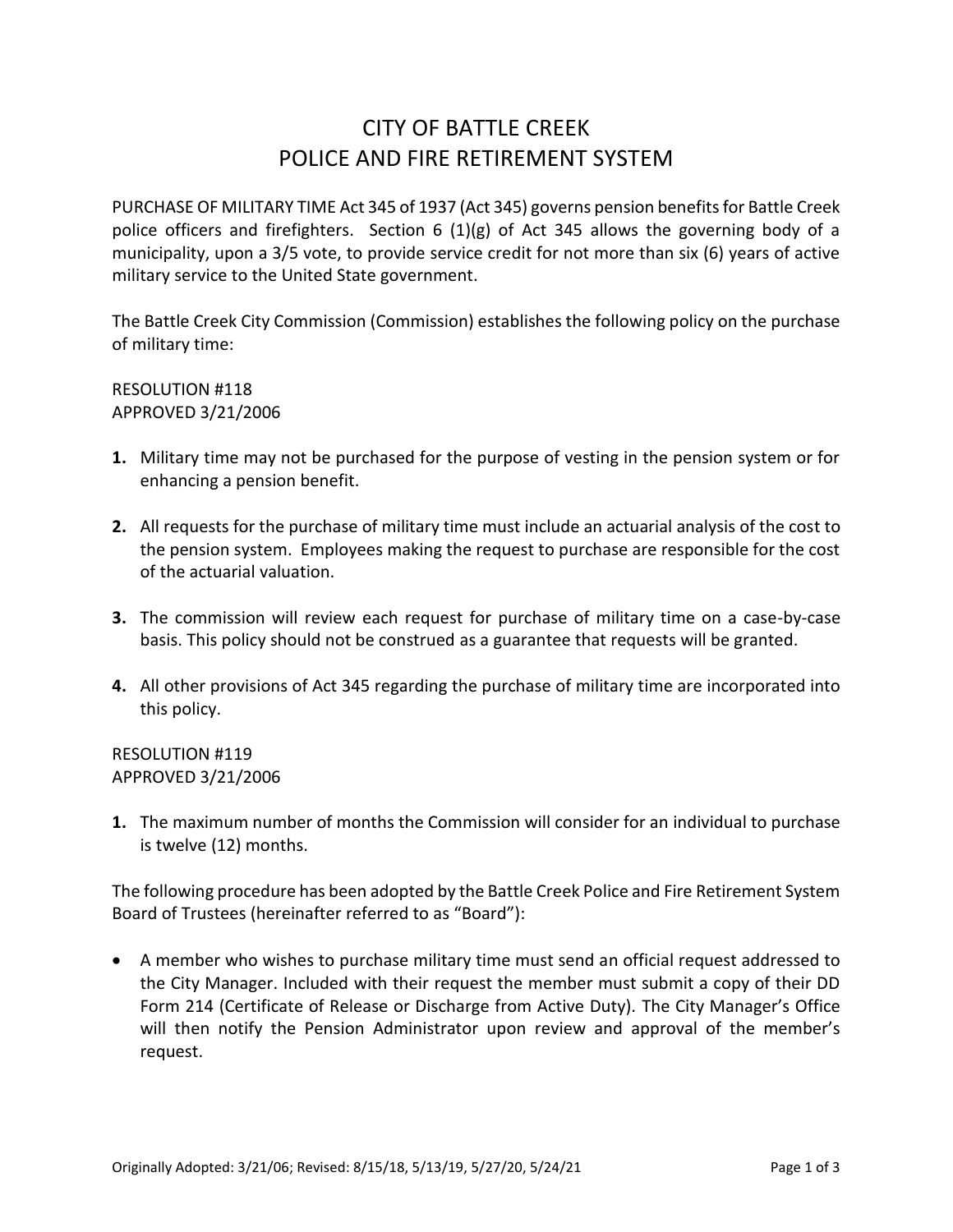- The Pension Administrator will request an Estimated Final Average Compensation (FAC) from the Payroll Officer. For this estimate, the calculation date will be based on the pay period ending date of the last processed payroll.
- The Pension Administrator determines the member's cost of purchasing the requested amount of time using the following calculation:

Current Hourly Rate x \*2,080 hours x Current Pension Contribution Rate \*2,912 for IAFF 24 hour members or 2,496 for Fire Supervisory members *(This calculation represents the cost to purchase 12 months of time. If the member is requesting to purchase 3 months. The annual cost will be divided by 12 and multiplied by 3.)*

- All requests for the purchase of military time must include an actuarial analysis to determine the cost to the pension system. The Pension Administrator will request the actuarial analysis from the board appointed actuarial firm. The current cost of the actuarial calculation is \$1,200. This cost must be paid by the member in advance of the actuarial analysis.
- Once the Pension Administrator receives the actuarial analysis, the request to purchase military time will be added to the next Commission Agenda. If approval is granted, the member will be required to submit payment of employee contributions (as calculated above) within two weeks of the Commission meeting.
	- o The amount due from the member (as calculated above) may be adjusted based on the date presented to Commission. If the member's rate of pay changes and/or their pension contribution rate changes, the member's portion will be based on the values in effect on the Commission meeting date.
- If a member dies during the military purchase process, their spouse may choose to continue with the military purchase process, so long as they abide by the remainder of the policy.
- For purchases made after 5/27/2020, once the purchase has been approved by the City Commission and employee contributions have been received by the Pension Fund, the purchase of time is final and may not be revoked. Employee contributions paid as a result of the purchase, will not be refunded to the member if they have reached the vesting requirement.
	- $\circ$  Employee contributions paid for the purchase of military time for members that have not been vested, and later separate employment prior to vesting, will be eligible for a refund of contributions related to the purchase of military time.
- The entire process to purchase military time takes between  $6 8$  weeks. A member is not eligible to use purchased time towards service retirement until this process has been approved by the City Commission.